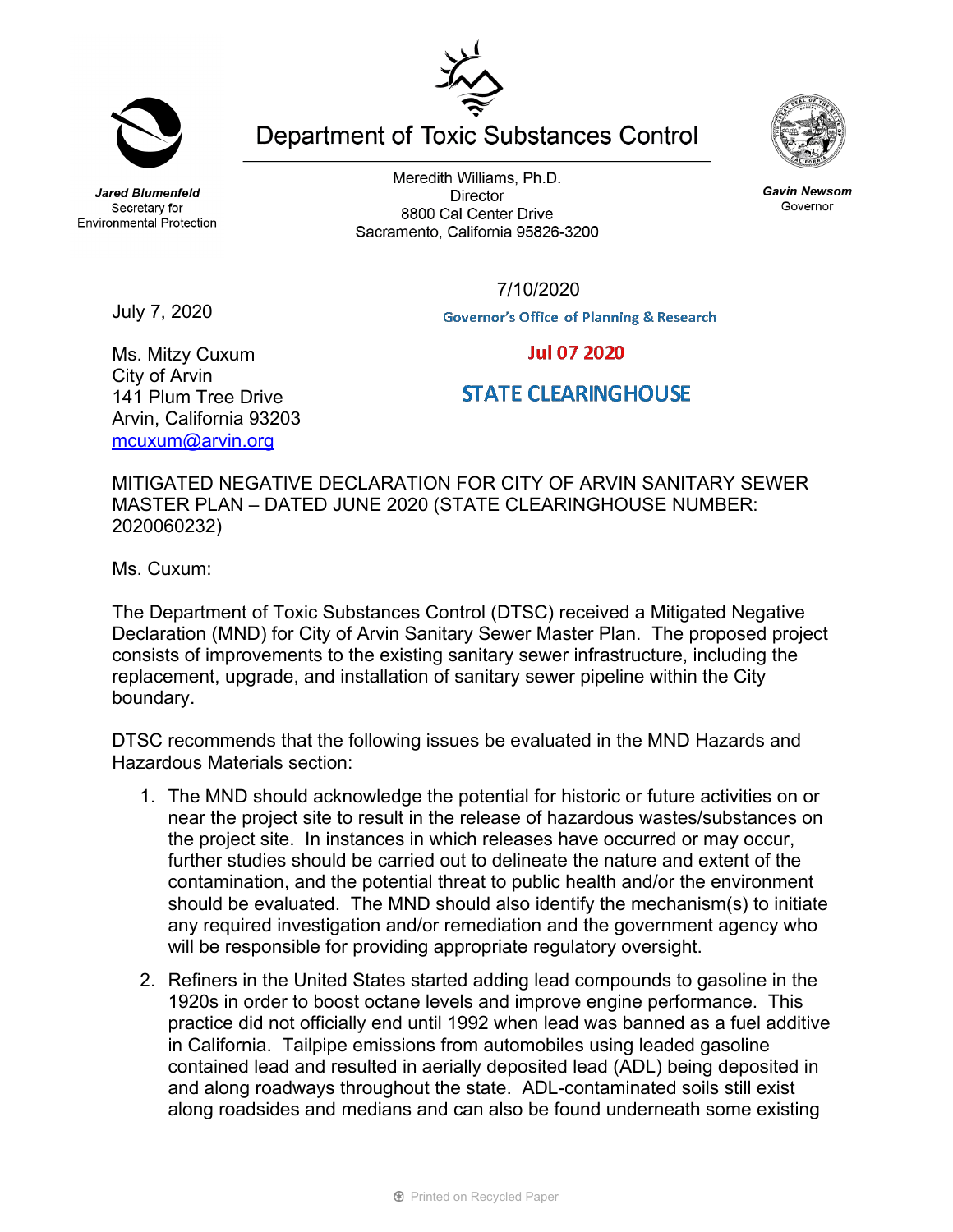road surfaces due to past construction activities. Due to the potential for ADL-contaminated soil DTSC, recommends collecting soil samples for lead analysis prior to performing any intrusive activities for the project described in the MND.

- 3. If any sites within the project area or sites located within the vicinity of the project have been used or are suspected of having been used for mining activities, proper investigation for mine waste should be discussed in the MND. DTSC recommends that any project sites with current and/or former mining operations onsite or in the project site area should be evaluated for mine waste according to DTSC's 1998 Abandoned Mine Land Mines Preliminary Assessment Handbook [\(https://dtsc.ca.gov/wp-content/uploads/sites/31/2018/11/aml\\_handbook.pdf\)](https://dtsc.ca.gov/wp-content/uploads/sites/31/2018/11/aml_handbook.pdf).
- 4. If buildings or other structures are to be demolished on any project sites included in the proposed project, surveys should be conducted for the presence of lead-based paints or products, mercury, asbestos containing materials, and polychlorinated biphenyl caulk. Removal, demolition and disposal of any of the above-mentioned chemicals should be conducted in compliance with California environmental regulations and policies. In addition, sampling near current and/or former buildings should be conducted in accordance with DTSC's 2006 *Interim Guidance Evaluation of School Sites with Potential Contamination from Lead Based Paint, Termiticides, and Electrical Transformers* [\(https://dtsc.ca.gov/wpcontent/uploads/sites/31/2018/09/Guidance\\_Lead\\_](https://gcc02.safelinks.protection.outlook.com/?url=https%3A%2F%2Fdtsc.ca.gov%2Fwp-content%2Fuploads%2Fsites%2F31%2F2018%2F09%2FGuidance_Lead_Contamination_050118.pdf&data=02%7C01%7C%7C5d5d271a38734f176ff008d74b61ecfd%7C3f4ffbf4c7604c2abab8c63ef4bd2439%7C0%7C0%7C637060756261296590&sdata=1JGWitJI6nMkU%2FVDzi0GYiam5nl8DLJhkRmLCticfdA%3D&reserved=0)  [Contamination\\_050118.pdf\)](https://gcc02.safelinks.protection.outlook.com/?url=https%3A%2F%2Fdtsc.ca.gov%2Fwp-content%2Fuploads%2Fsites%2F31%2F2018%2F09%2FGuidance_Lead_Contamination_050118.pdf&data=02%7C01%7C%7C5d5d271a38734f176ff008d74b61ecfd%7C3f4ffbf4c7604c2abab8c63ef4bd2439%7C0%7C0%7C637060756261296590&sdata=1JGWitJI6nMkU%2FVDzi0GYiam5nl8DLJhkRmLCticfdA%3D&reserved=0).
- 5. If any projects initiated as part of the proposed project require the importation of soil to backfill any excavated areas, proper sampling should be conducted to ensure that the imported soil is free of contamination. DTSC recommends the imported materials be characterized according to *DTSC's 2001 Information Advisory Clean Imported Fill Material* [\(https://dtsc.ca.gov/wp](https://dtsc.ca.gov/wp-content/uploads/sites/31/2018/09/SMP_FS_Cleanfill-Schools.pdf)[content/uploads/sites/31/2018/09/SMP\\_FS\\_Cleanfill-Schools.pdf\)](https://dtsc.ca.gov/wp-content/uploads/sites/31/2018/09/SMP_FS_Cleanfill-Schools.pdf).
- 6. If any sites included as part of the proposed project have been used for agricultural, weed abatement or related activities, proper investigation for organochlorinated pesticides should be discussed in the MND. DTSC recommends the current and former agricultural lands be evaluated in accordance with DTSC's 2008 *Interim Guidance for Sampling Agricultural Properties (Third Revision)* [\(https://dtsc.ca.gov/wp](https://dtsc.ca.gov/wp-content/uploads/sites/31/2018/09/Ag-Guidance-Rev-3-August-7-2008-2.pdf)[content/uploads/sites/31/2018/09/Ag-Guidance-Rev-3-August-7-2008-2.pdf\)](https://dtsc.ca.gov/wp-content/uploads/sites/31/2018/09/Ag-Guidance-Rev-3-August-7-2008-2.pdf).

DTSC appreciates the opportunity to comment on the MND. Should you need any assistance with an environmental investigation, please submit a request for Lead Agency Oversight Application, which can be found at: [https://dtsc.ca.gov/wp](https://dtsc.ca.gov/wp-content/uploads/sites/31/2018/09/VCP_App-1460.doc)[content/uploads/sites/31/2018/09/VCP\\_App-1460.doc.](https://dtsc.ca.gov/wp-content/uploads/sites/31/2018/09/VCP_App-1460.doc) Additional information regarding voluntary agreements with DTSC can be found at: [https://dtsc.ca.gov/brownfields/.](https://dtsc.ca.gov/brownfields/)